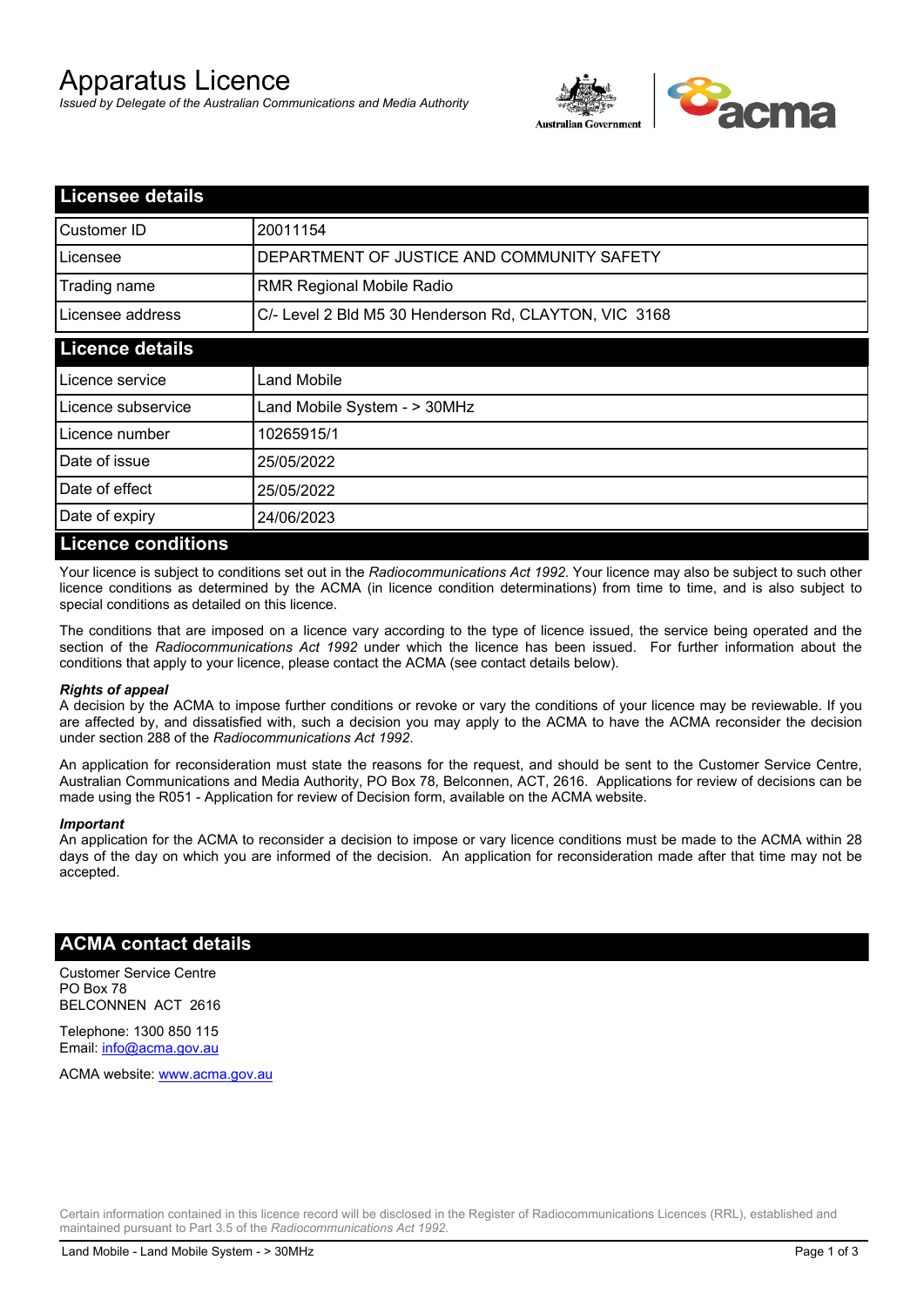## **Advisory Notes applying to licence no.: 10265915/1**

Conditions applicable to the operation of Land Mobile System station(s) authorised under this licence can be found in the Radiocommunications Licence Conditions (Apparatus Licence) Determination and the Radiocommunications Licence Conditions (Land Mobile Licence) Determination. Copies of these determinations are available from the ACMA and from the ACMA home page (www.acma.gov.au).